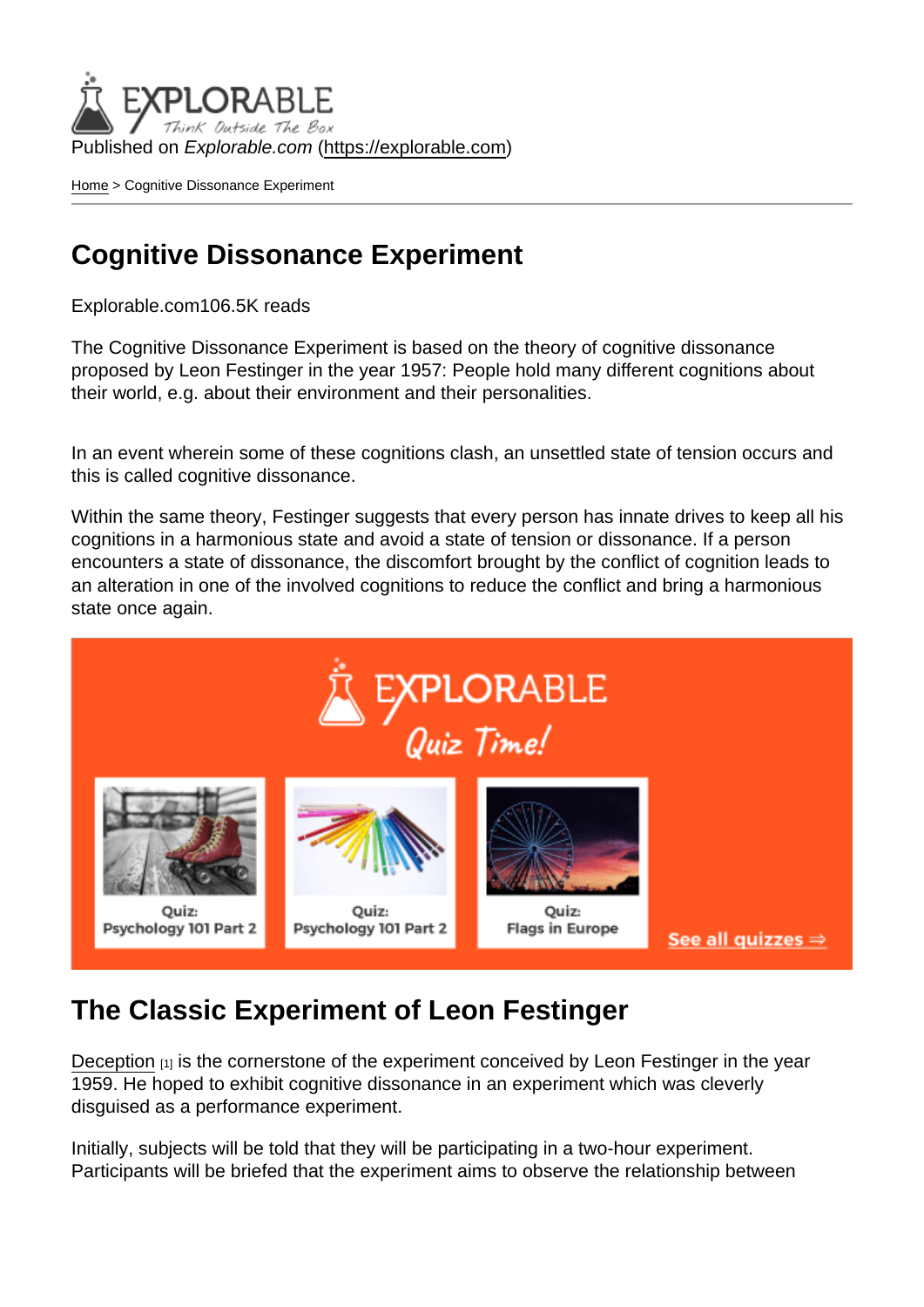expectations and the actual experience of a task. With no other introduction about the experiment, the subject will be shown the first task which involves putting 12 spools into a tray, emptying it again, refilling the tray and so on.

The subject will be instructed to do this for thirty minutes. After the said time, the experimenter will approach the subject and ask him to turn 48 square pegs a quarter turn in a clockwise direction, then another quarter, and so on. Bored to hell, the subject must finish the task. The subjects will be advised to work on both experiments on their own preferred speed. While the subject is doing the tasks, the experimenter acts as if recording the progress of the subject and timing him accordingly.

After finishing the two tasks, the subjects will be debriefed.

The experimenter will tell the subject that the experiment contains two separate groups. In one group, the group you were in, subjects were only told instructions to accomplish the tasks and very little about the experiment. The other group however, was given a thorough introduction about the experiment. Subjects in the other group were also briefed by a student we've hired who also finished the task so they have accurate expectations about the experiment.

Up to this point of the experiment, all the treatment conditions were identical. Divergence occurs after this point; conditions divide into [Control](https://explorable.com/scientific-control-group) [2], One Dollar and Twenty Dollars.

The following step of the experimenter is the master deception of all. After debriefing the subject, he then acts as if he is very nervous and it is the first time that he will do this.

He then tells the subjects that the other group needs someone who will give them a background about the experiment. For some reason, the student the experimenters hired was not available for the given day. The subject will be told that he will be given (One Dollar or Twenty Dollars) if he will do the request. After agreeing, the subject will be handed a piece of paper containing the vital points that he needs to impart to the next subjects of the other groups. The notes include: It was very enjoyable, very exciting, I had a lot of fun. I enjoyed myself. It was very interesting. It was really intriguing.

After this part, all the treatment conditions will be proceeding similarly again.

After briefing the subjects in the other group, the subject will be interviewed to know his thoughts about the experiment. The questions include:

- 1. Were the tasks interesting and enjoyable? Would you rate how you feel about them on a scale from -5 to +5 where -5 means they were extremely dull and boring, +5 means they were extremely interesting and enjoyable, and zero means they were neutral.
- 2. Did the experiment give you an opportunity to learn about your own ability to perform these tasks? Would you rate how you feel about this on a scale from 0 to 10 where 0 means you learned nothing and 10 means you learned a great deal.
- 3. Do you think the results of the experiment may have scientific value? Would you rate your opinion on this matter on a scale from 0 to 10 where 0 means the results have no scientific value or importance and 10 means they have a great deal of value and